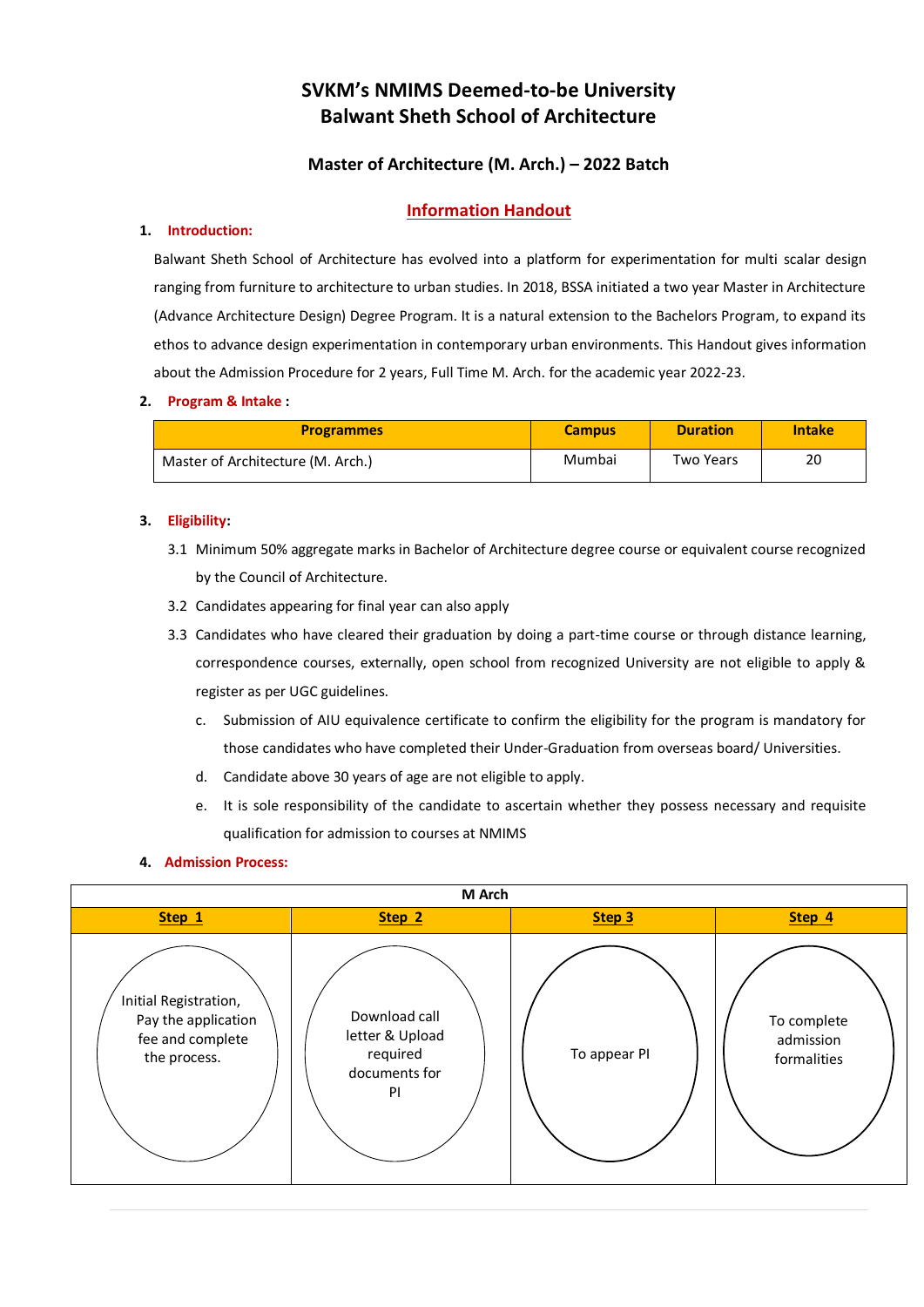| · Visit www.nmims.edu<br>• For registration click<br>on<br>"Apply Now" and create an<br>account.<br>will<br>• Candidate<br>get<br>the<br>regisation number on their<br>registration email id. to fill<br>and complete the application<br>form.<br>• Before filling the online form,<br>all<br>the<br>please<br>read<br>instructions<br>carefully<br>mentioned in the instruction<br>sheet, important dates and<br>Terms & Condition given in<br>the online application form. | • Candidates,<br>who<br>register<br>successfully, only will be<br>called for Personal Interview.<br>Portfolio will be submitted<br>before PI date. No separate<br>call letter will be mailed or<br>posted.<br>• Candidates are required to<br>download the call letter from<br>website / login dashboard.<br>• Upload<br>mentioned<br>documents<br>for<br>Personal<br>Interview. | • The personal interviews will<br>be held on Virtual Platform. | • Selected Candidate has<br>confirm<br>his/her<br>to<br>provisional admission by<br>filling up e-admission<br>form, uploading required<br>document and paying<br>within<br>fees<br>given<br>timeline.<br>Only those candidates<br>٠<br>complete<br>the<br>who<br>process by paying fees<br>will admitted to the<br>program. |
|------------------------------------------------------------------------------------------------------------------------------------------------------------------------------------------------------------------------------------------------------------------------------------------------------------------------------------------------------------------------------------------------------------------------------------------------------------------------------|----------------------------------------------------------------------------------------------------------------------------------------------------------------------------------------------------------------------------------------------------------------------------------------------------------------------------------------------------------------------------------|----------------------------------------------------------------|-----------------------------------------------------------------------------------------------------------------------------------------------------------------------------------------------------------------------------------------------------------------------------------------------------------------------------|

# **4.1 Payment of Registration (Step 1):**

- Online Registration Fee of Rs. 2,500/-
- Registration Fee is non-refundable / non-transferable.

# **4.2 Call letter (Step 2):**

- List of Documents to be uploaded for to appear Personal Interview:
	- 1) Copy of duly filled online application form
	- 2)  $10^{th}$  mark sheet & passing certificate
	- 3) (10+2) or equivalent mark sheet and passing certificate (if application )
	- 4) ID proof (Passport / PAN / AADHAR / Driving License)
- Candidate's application form will not be considered, if they fail to upload the above-mentioned documents till given timeline.
- The link for the Personal interview will be mailed to your registered email id. The Interviews will be scheduled as per the important dates mentioned on the website.
- The candidate must be available as per the mentioned time given in the call letter. Candidate should have desktop / laptop for taking the entrance examination with proper internet connection.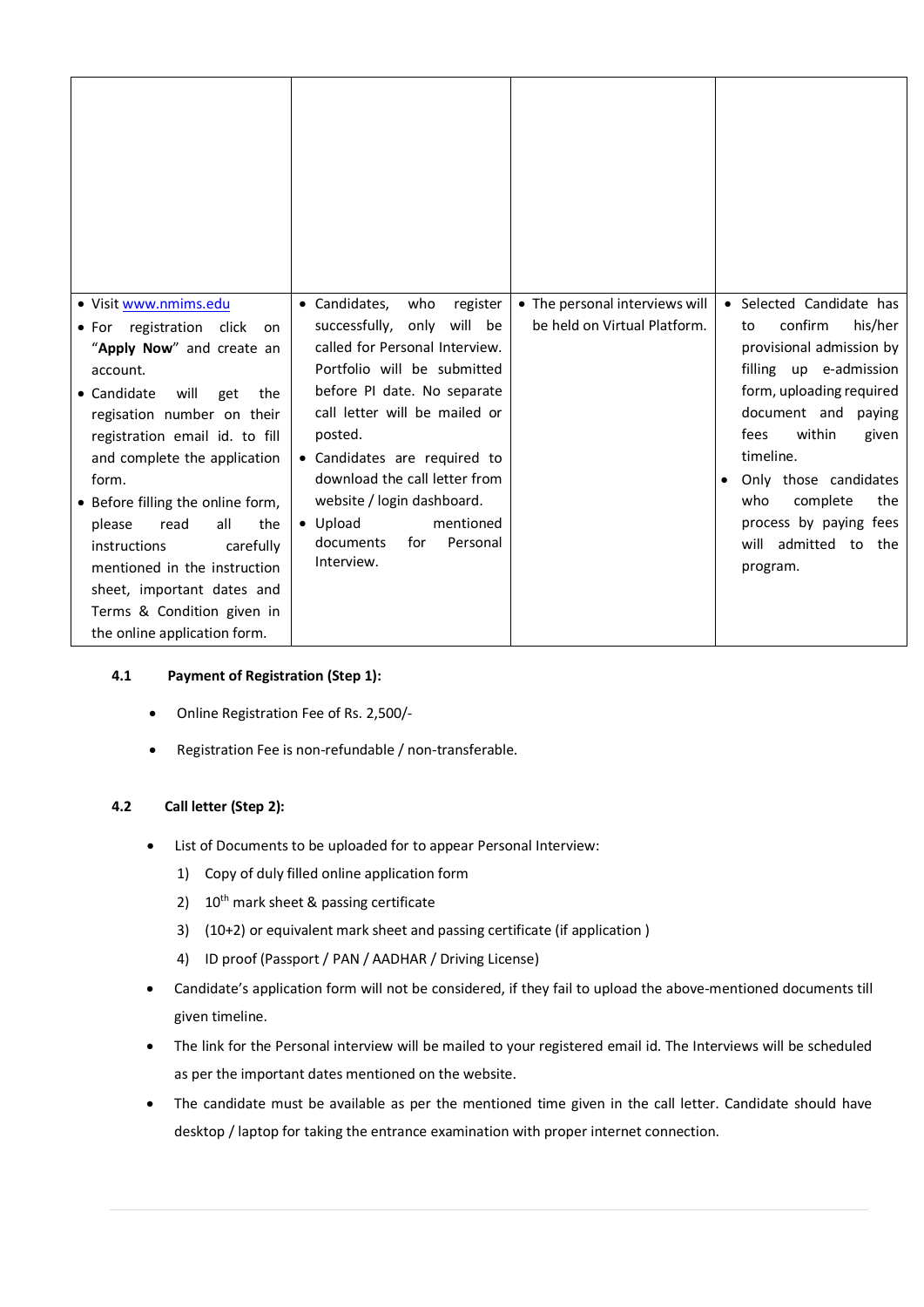#### **5. Selection Process:**

- **Personal Interview** details will be communicated in the call letter.
- Total marks = 100 marks

# **Structure of PI**

Aptitude for Advanced Studies = 15 marks, Relevant Past Experience = 10 marks, Skill and Presentation = 15 marks, Concluding Remarks = 10 marks, **Portfolio** of relevant works = 50 marks

- Final merit list will be based on Personal Interview Marks & Portfolio Marks.
- The selection will be solely based on merit. In this regard, the decision of the NMIMS will be final and undisputable as also shall be binding on all concerned.
- Admission offer is given as per the merit and vacancy available. WAITLISTED candidates have to check their merit list status as per the date given on the website. SELECTED candidate should upload necessary required documents and pay the full course fees at the link given in respective candidate's log-in within the stipulated given time frame. Kindly note that only those candidates who complete the process by paying fees will admitted to the program.

### **6. Program Fees for batch 2022: (for information only)**

Fees for Batch 2021-22 (Last Year): Rs. 5,65,000/- p.a. (for information only). Fees for the current year will be intimated at the time of admission.

#### **7. Refund Rules:** The Schedule of refund of fees will be as follows.

If a student chooses to withdraw from the program of study in which he / she is enrolled, the institution concerned shall follow the following five-tier system for the refund of fees remitted by the student.

| Sr. No. | <b>Percentage of</b>  | Point of time when notice of withdrawal of admission is received in the                    |  |
|---------|-----------------------|--------------------------------------------------------------------------------------------|--|
|         | <b>Refund of Fees</b> | <b>Higher Educational Institutions (HEI)</b>                                               |  |
| (1)     | 100%                  | 15 days or more <b>before</b> the formally-notified last date of admission.                |  |
| (2)     | 90%                   | Less than 15 days <b>before</b> the formally-notified last date of admission               |  |
| (3)     | 80%                   | 15 days or less after the formally-notified last date of admission.                        |  |
| (4)     | 50%                   | 30 days or less, but more than 15 days, after formally-notified last date of<br>admission. |  |
| (5)     | 00%                   | More than 30 days after formally-notified last date of admission.                          |  |

In case of (1) in the table above, the deduction will be 5% of the fees paid as processing charges from the refundable amount, subject to a maximum of Rs 5,000/-.

Note: The above refund rules are subject to revision (as applicable). Candidates to refer Important Dates of the respective programme.

#### **8. Important instructions:**

 **For cancellation/ withdrawal of admission:** Withdrawal / cancellation means voluntary withdrawal / cancellation by candidate for any reason. Candidate has to upload cancellation form duly filled and signed, fees paid receipt copy & cancelled cheque (personal account) to mentioned link : <https://upload.nmims.edu/admission/cancellation/>